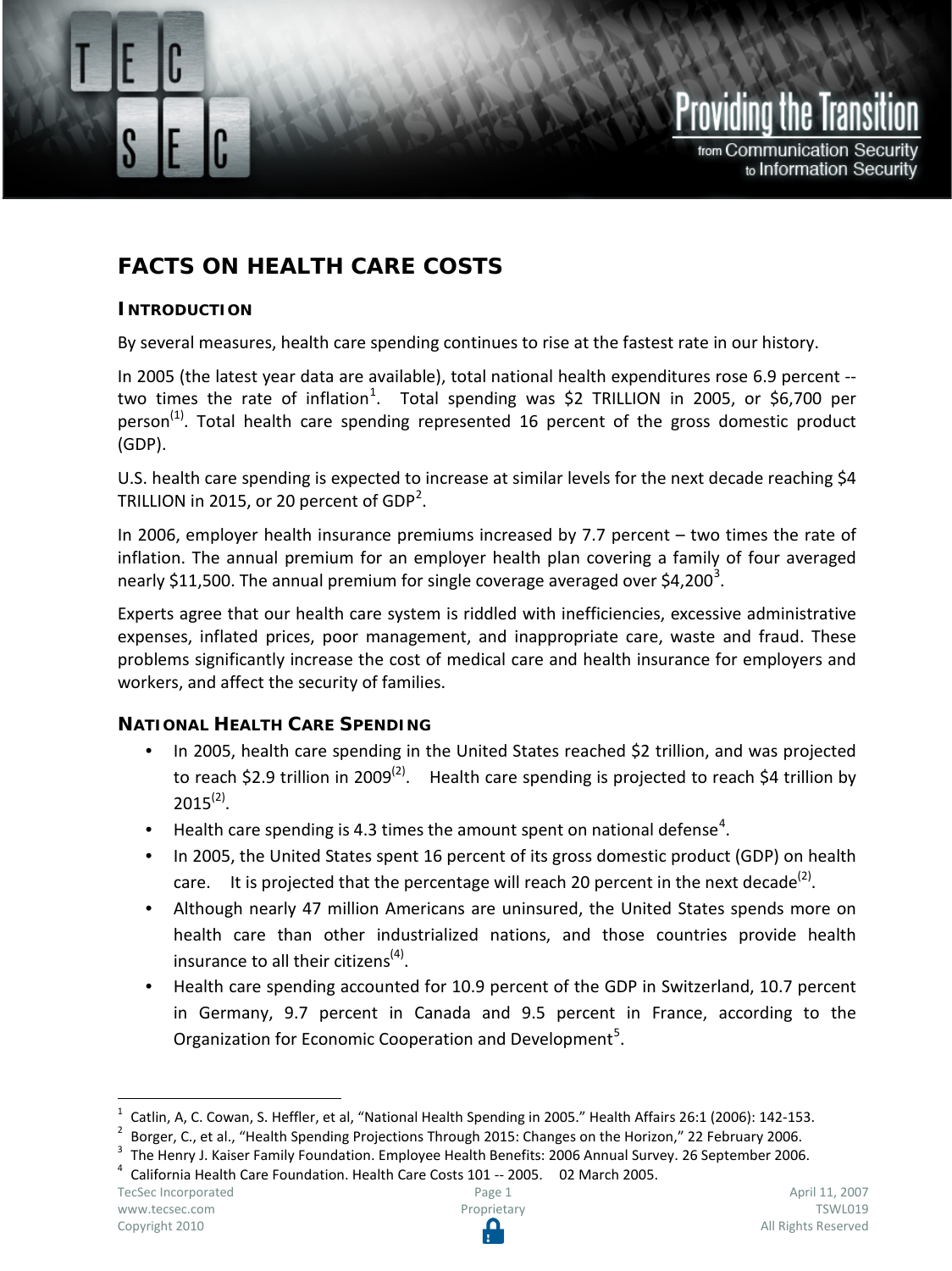### **EMPLOYER AND EMPLOYEE HEALTH INSURANCE COSTS**

- Premiums for employer-based health insurance rose by 7.7 percent in 2006. Small employers saw their premiums, on average, increase 8.8 percent. Firms with less than 24 workers, experienced an increase of 10.5 percent<sup>(3)</sup>.
- The annual premium that a health insurer charges an employer for a health plan covering a family of four averaged \$11,500 in 2006. Workers contributed nearly \$3,000, or 10 percent more than they did in 2005<sup>(3)</sup>. The annual premiums for family coverage significantly eclipsed the gross earnings for a full-time, minimum-wage worker (\$10,712).
- Workers are now paying \$1,094 more in premiums annually for family coverage than they did in  $2000^{(3)}$ .
- Since 2000, employment-based health insurance premiums have increased 87 percent, compared to cumulative inflation of 18 percent and cumulative wage growth of 20 percent during the same period $^{(3)}$ .
- Health insurance expenses are the fastest growing cost component for employers. Unless something changes dramatically, health insurance costs will overtake profits by 2008<sup>[6](#page-1-0)</sup>.
- According to the Kaiser Family Foundation and the Health Research and Educational Trust, premiums for employer-sponsored health insurance in the United States have been rising four times faster on average than workers' earnings since  $2000^{(3)}$ .
- The average employee contribution to company-provided health insurance has increased more than 143 percent since 2000. Average out-of-pocket costs for deductibles, co-payments for medications, and co-insurance for physician and hospital visits rose 115 percent during the same period<sup>[7](#page-1-1)</sup>.
- The percentage of Americans under age 65 whose family-level, out-of-pocket spending for health care, including health insurance, that exceeds \$2,000 a year, rose from 37.3 percent in 1996 to 43.1 percent in 2003 – a 16 percent increase<sup>[8](#page-1-2)</sup>.

#### **THE IMPACT OF RISING HEALTH CARE COSTS**

- National surveys show that the primary reason people are uninsured is the high cost of health insurance coverage<sup>[9](#page-1-3)</sup>.
- Economists have found that rising health care costs correlate to drops in health insurance coverage $^{10}$ .

<sup>&</sup>lt;sup>5</sup> Pear, R. "U.S. Health Care Spending Reaches All-Time High: 15% of GDP." The New York Times, 9 January 2004.<br><sup>6</sup> McKinsey and Company. The McKinsey Quarterly Chart Focus Newsletter, "Will Health Benefit Costs Eclipse

<span id="page-1-0"></span>Profits," September, 2004.<br><sup>7</sup> Hewitt Associates LLC. Health Care Expectations: Future Strategy and Direction 2005. 17 November 2004.

<span id="page-1-2"></span><span id="page-1-1"></span> $8$  Agency for Heathcare Research and Quality. Out-of-Pocket Expenditures on Health Care and Insurance Premiums Among the Non-elderly Population, 2003, March 2006.<br><sup>9</sup> The Henry J. Kaiser Family Foundation. The Uninsured: A Primer, Key Facts About Americans without Health

<span id="page-1-3"></span>

<span id="page-1-4"></span>Insurance. 2004. 10 November 2004<br><sup>10</sup> Chernew, M. "Rising Health Care Costs and the Decline in Insurance Coverage," Economic Research Initiative on the Uninsured, ERIU Working Paper 8, September 2002.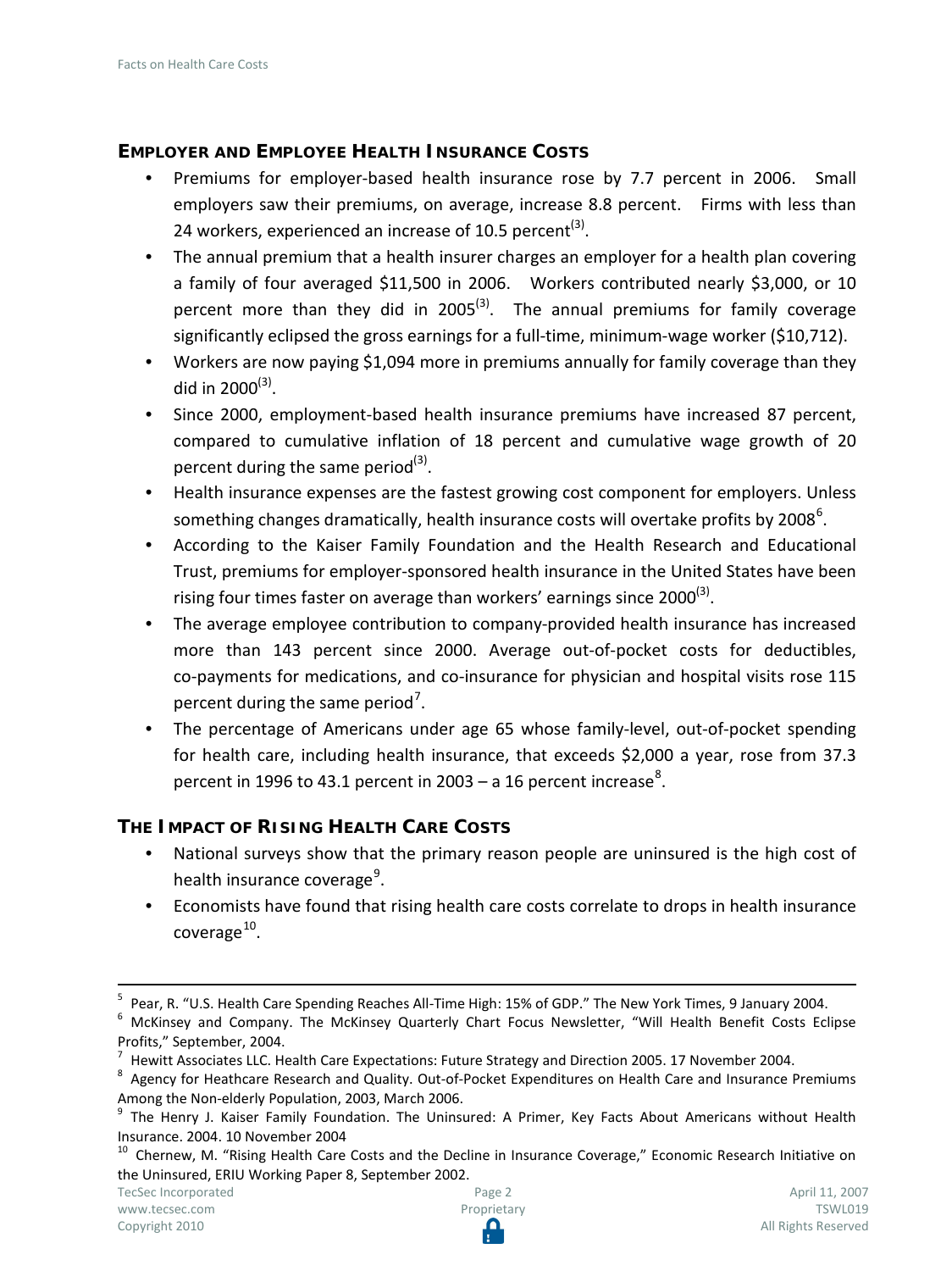- Nearly one-quarter (23 percent) of the uninsured reported changing their way of life significantly in order to pay medical bills $<sup>(10)</sup>$ .</sup>
- Almost 50 percent of the American public say they are very worried about having to pay more for their health care or health insurance, while 42 percent report they are very worried about not being able to afford health care services $^{11}$  $^{11}$  $^{11}$ .
- In a poll conducted by the Harvard School of Public Health, 43 percent of respondents named high costs as one of the two most important health care issues for government to address $^{12}$  $^{12}$  $^{12}$ .
- In a USA Today/ABC News survey, 80 percent of Americans said that they were dissatisfied (60 percent were very dissatisfied) with high national health care spending<sup>13</sup>.
- One in four Americans say their family has had a problem paying for medical care during the past year, up 7 percentage points over the past nine years. Nearly 30 percent say someone in their family has delayed medical care in the past year, a new high based on recent polling. Most say the medical condition was at least somewhat serious<sup>(13)</sup>.
- A recent study by Harvard University researchers found that the average out-of-pocket medical debt for those who filed for bankruptcy was \$12,000. The study noted that 68 percent of those who filed for bankruptcy had health insurance. In addition, the study found that 50 percent of all bankruptcy filings were partly the result of medical expenses $14$ . Every 30 seconds in the United States someone files for bankruptcy in the aftermath of a serious health problem.
- One half of workers in the lowest-compensation jobs and one-half of workers in mid-range-compensation jobs either had problems with medical bills in a 12¬month period or were paying off accrued debt. One-quarter of workers in higher-compensated positions also reported problems with medical bills or were paying off accrued debt  $15$ .
- If one member of a family is uninsured and has an accident, a hospital stay, or a costly medical treatment, the resulting medical bills can affect the economic stability of the whole family $^{16}$ .
- A new survey shows that more than 25 percent said that housing problems resulted from medical debt, including the inability to make rent or mortgage payments and the development of bad credit ratings $^{17}$  $^{17}$  $^{17}$ .

<span id="page-2-0"></span><sup>&</sup>lt;sup>11</sup> The Henry J. Kaiser Family Foundation. Health Care Worries in Context with Other Worries 2004. 04 October 2004.

<span id="page-2-1"></span><sup>&</sup>lt;sup>12</sup> Blendon, R.J., et al, "Understanding The American Public's Priorities: A 2006 Perspective," Health Affairs Web Exclusive W508, 17 October, 2006.<br><sup>13</sup> ABC News/Kaiser Family Foundation/USA Today, Health Care in America 2006 Survey, October 17, 2006.

<span id="page-2-3"></span><span id="page-2-2"></span> $14$  Himmelstein, D, E. Warren, D. Thorne, and S. Woolhander, "Illness and Injury as Contributors to Bankruptcy,

<span id="page-2-5"></span>

<span id="page-2-4"></span><sup>&</sup>quot;Health Affairs Web Exclusive W5-63, 02 February, 2005.<br><sup>15</sup> The Commonwealth Fund. Wages, Health Benefits, and Workers' Health. Issue Brief, October 2004.<br><sup>16</sup> Committee on the Consequences of Uninsurance. Health Insuranc National Academies Press, 2002.

<span id="page-2-6"></span>TecSec Incorporated [www.tecsec.com](http://www.tecsec.com/) Page 3 <sup>17</sup> The Access Project. Home Sick: How Medical Debt Undermines Housing Security. Boston, MA, November 2005.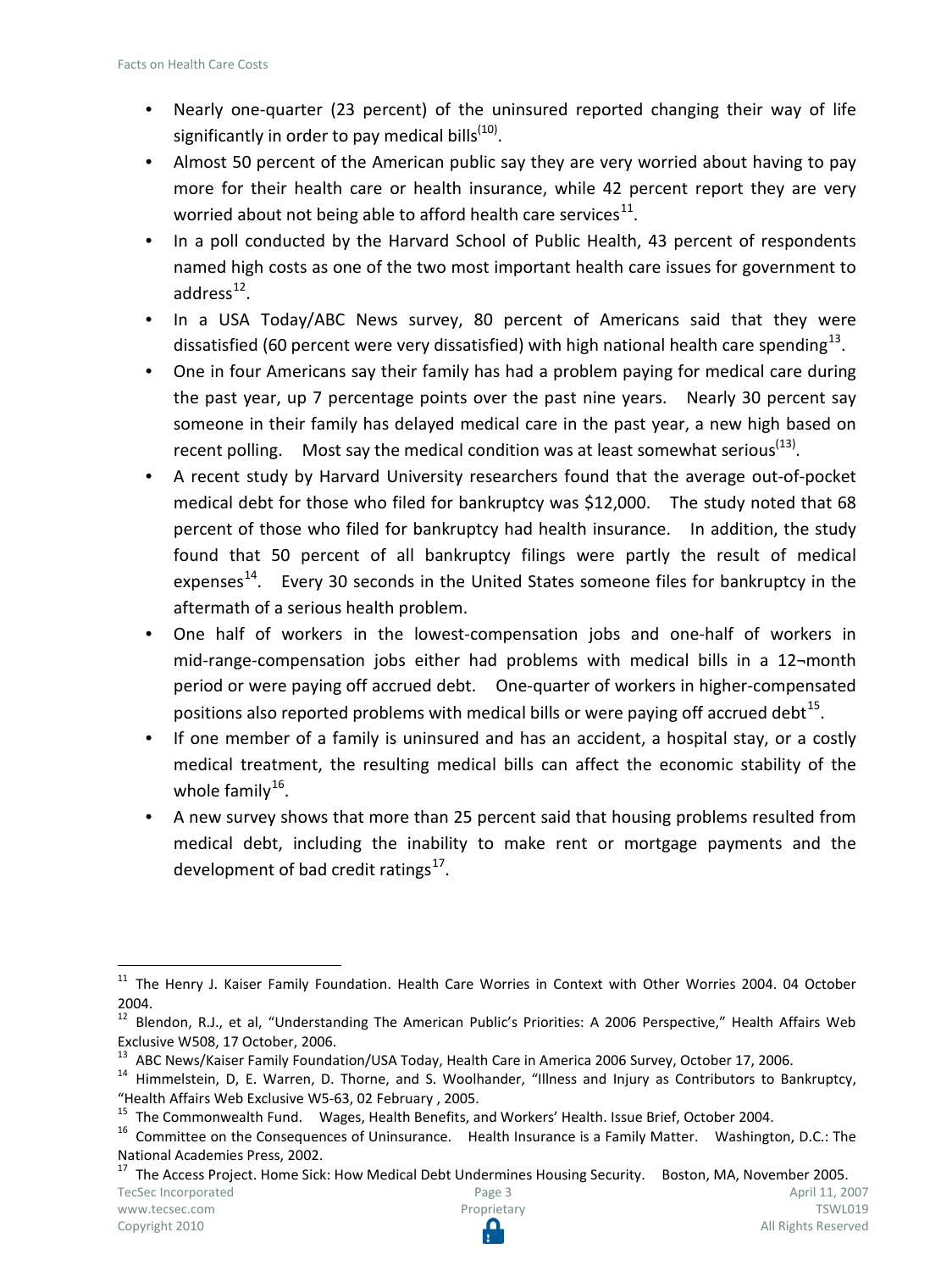- A survey of Iowa consumers found that in order to cope with rising health insurance costs, 86 percent said they had cut back on how much they could save, and 44 percent said that they have cut back on food and heating expenses $^{18}$ .
- Retiring elderly couples will need \$200,000 in savings just to pay for the most basic medical coverage<sup>19</sup>. Many experts believe that this figure is conservative and that \$300,000 may be a more realistic number.

#### **TIME FOR ACTION ON REINING IN HEALTH CARE COSTS**

Policymakers and government officials agree that health care costs must be controlled. But they disagree on the best ways to address rapidly escalating health spending and health insurance premiums. Some favor price controls and imposing strict budgets on health care spending. Others believe free market competition is the best way to solve the problems. Public health advocates believe that if all Americans adopted healthy lifestyles, health care costs would decrease as people required less medical care.

There appears to be no agreement on a single solution to health care's high price tag. Many approaches may be used to control costs. What we do know is if the rate of escalation in health care spending and health insurance premiums continues at current trends, the cost of inaction will severely affect employer's bottom lines and consumer's pocketbooks.

<span id="page-3-1"></span>

TecSec Incorporated [www.tecsec.com](http://www.tecsec.com/) Copyright 2010



<span id="page-3-0"></span><sup>&</sup>lt;sup>18</sup> Selzer and Company Inc. Department of Public Health 2005 Survey of Iowa Consumers, September 2005.<br><sup>19</sup> Fidelity Investments, Press Release, 06 March 2006.